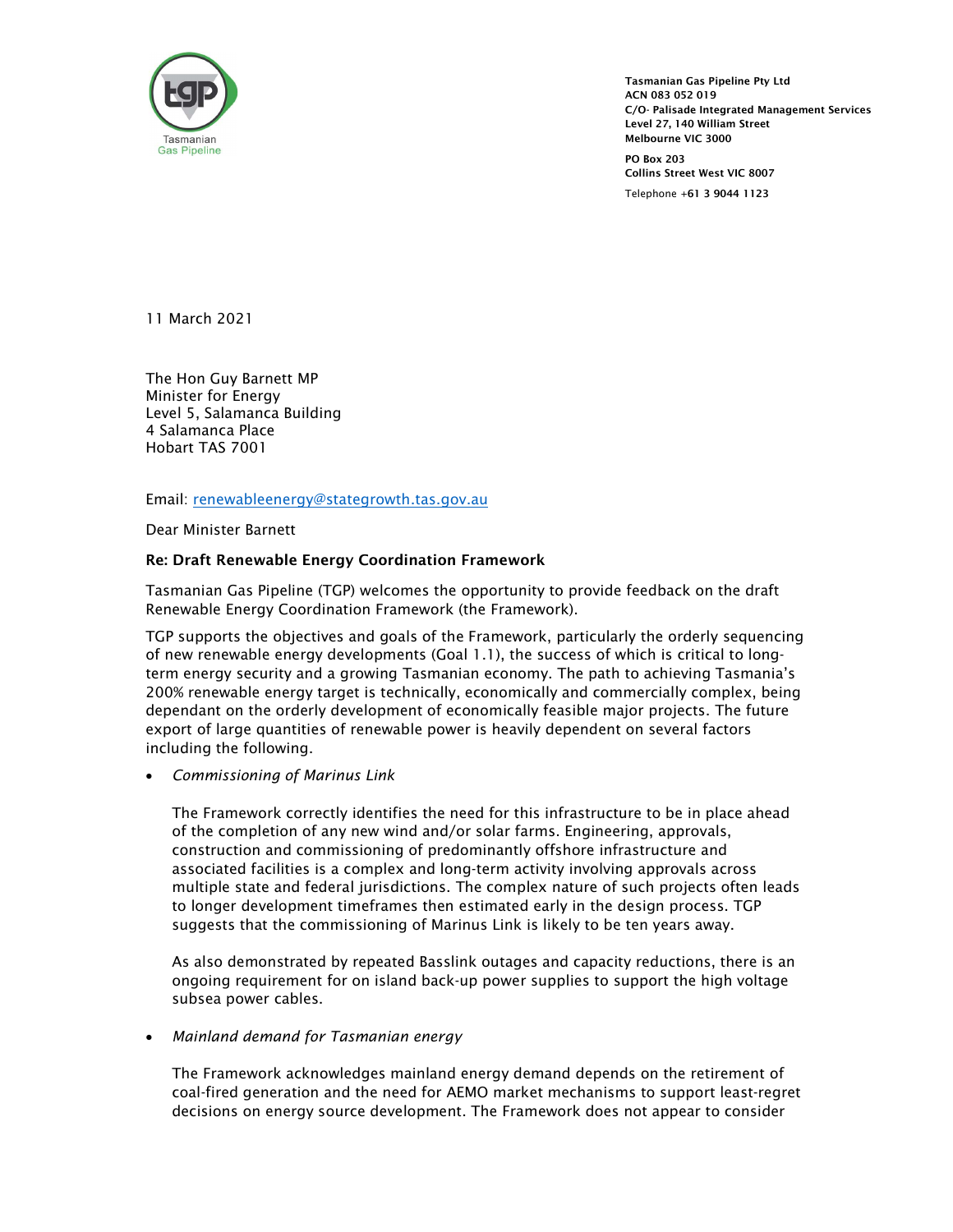

what impact new renewable generation capacity developed on the mainland to replace retiring coal-fired generators (through Victoria's Renewable Energy Target, NSW's Electricity Infrastructure Roadmaps and even offshore project such as Star of the South) will have on the feasibility of Tasmania's Renewable Energy Target (TRET).

# Successful development of Tasmania's renewable hydrogen industry

TGP supports the development of Tasmania's hydrogen export industry which requires large quantities of renewable energy. While there are still several technical, commercial and regulatory challenges to overcome, TGP is committed to working with industry groups and the Tasmanian government to overcome these to ensure that existing gas transmission infrastructure is effectively utilised in a decarbonised future.

Natural gas can support industrial growth and the build out of renewables

As identified in the Framework, orderly sequencing of new renewable energy projects is critical to the overall success of the Tasmanian Renewable Energy Action Plan (TREAP). Bringing on new sources of supply too early relative to coal-fired generation retirement will challenge economics of new projects, while bringing them on too late may necessitate rapid deployment of alternative, more expensive energy sources. The existing Tamar Valley Power Station (TVPS) alleviates the risk of new projects coming on too late by providing an existing, reliable energy source for the state. TVPS provides an opportunity to use existing energy infrastructure to support near term industrial growth and associated job creation in Tasmania, by acting as a balancing energy source while new renewables projects are developed and constructed in response to the increased onisland demand. It will also continue to provide energy security and redundancy when renewables are constrained due to short or long-term weather events (e.g. drought, low wind or irradiance conditions).

Whilst TGP is very supportive of Tasmania's renewable energy industry progression, it is important to recognise the critical role that natural gas will continue to play in providing energy security and as a source of industrial heat to Tasmania's main employers well into the future noting that natural gas underpins \$970M (3%) of Tasmania's GSP, including \$670M in northern Tasmania and supports total employment of 8,550 jobs.

TGP would also like to highlight the following initiatives and activities relating to the broader Tasmanian energy picture.

## Hydrogen Industry Development

TGP is taking steps in support of the development of Tasmania's green hydrogen industry. Initial activities include:

- TGP is a member of the APGA Research and Standards Committee. This includes a close alliance with the Future Fuels CRC, a significant focus of which includes research into hydrogen in the areas of material compatibility, social acceptance and public safety
- TGP is seeking to join hydrogen clusters within the Bell Bay Advanced Manufacturing Zone (BBAMZ) and Gippsland. The Tasmanian Gas Pipeline is well placed between these two regions to provide a strategic link